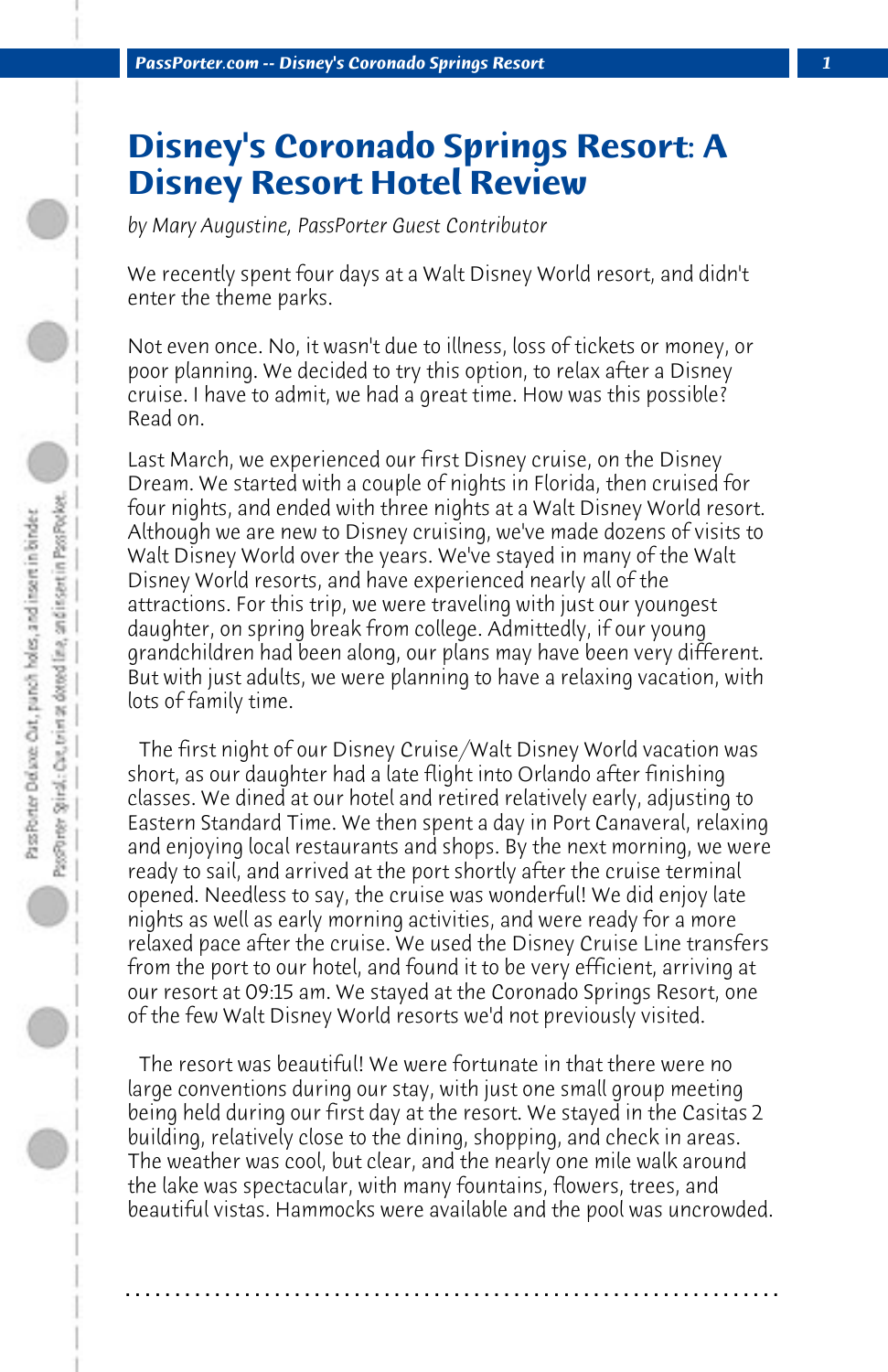The marina was closed for the first couple of days, but that just meant that things were especially peaceful around the lake. At night, the lighting was beautiful, and the views around the lake were dazzling.

We were pleased with our room, which seemed large for a moderate resort, and had queen beds, as well as a larger bathroom area. Resort amenities included a fitness center, a salon and spa, and room service. The theme pool area is very interesting, called the Dig Site, and includes a Mayan temple with a waterfall, a tall jaguar slide, an arcade, a playground, a sand court for volleyball, and a large hot tub. We liked the location of Coronado Springs Resort, and thought that the Disney transportation was more efficient than we've experienced at times in other moderate resorts.

 The food service at Coronado Springs included a quick counter service area, Cafe Rix; a food court with beverage service, The Pepper Market; and one table service restaurant, Maya Grill. We were pleased with the accommodations for our dietary issues (gluten sensitive, vegetarian). There was also a lounge in the main building, Rix Lounge, with a DJ on weekend nights. In addition, drinks and snacks were served at Siestas by the pool and the Laguna Bar, lakeside.

 We enjoyed leisurely meals at several Downtown Disney locations, as well as our favorite resort restaurants, shopped at resorts as well as Downtown Disney, and enjoyed the nightlife at Downtown Disney. To avoid any stressful driving or parking, we used Disney transportation, and enjoyed the trips, as we weren't hurrying to arrive in time for an attraction or a reserved meal time in the parks. We were able to enjoy time at the resort with relatives who live in Orlando. We slept late every day. We did things that had been planned on prior trips, but had been skipped due to lack of time, such as designing T-shirts at Disney's Design-A-Tee in Downtown Disney, watching live entertainment there, taking Disney 'slow boat' transportation, and more.

 When our last vacation day arrived, we were rested, happy, and ready to return home and to college. Would we do this again? Yes! Perhaps not on our next trip, but anytime the goal is to relax or "recover" we'd consider it. In the past, we've spaced park days with days off, and found that to be quite relaxing. I think of this vacation as a variation on that theme. Stay at a Walt Disney World resort without visiting the parks? Just one more option to consider when planning a relaxing Disney vacation.

*About The Author: Mary Augustine is retired. She has been a Disney fan since the original Micky Mouse Club was on television!*

**. . . . . . . . . . . . . . . . . . . . . . . . . . . . . . . . . . . . . . . . . . . . . . . . . . . . . . . . . . . . . . . . . .**